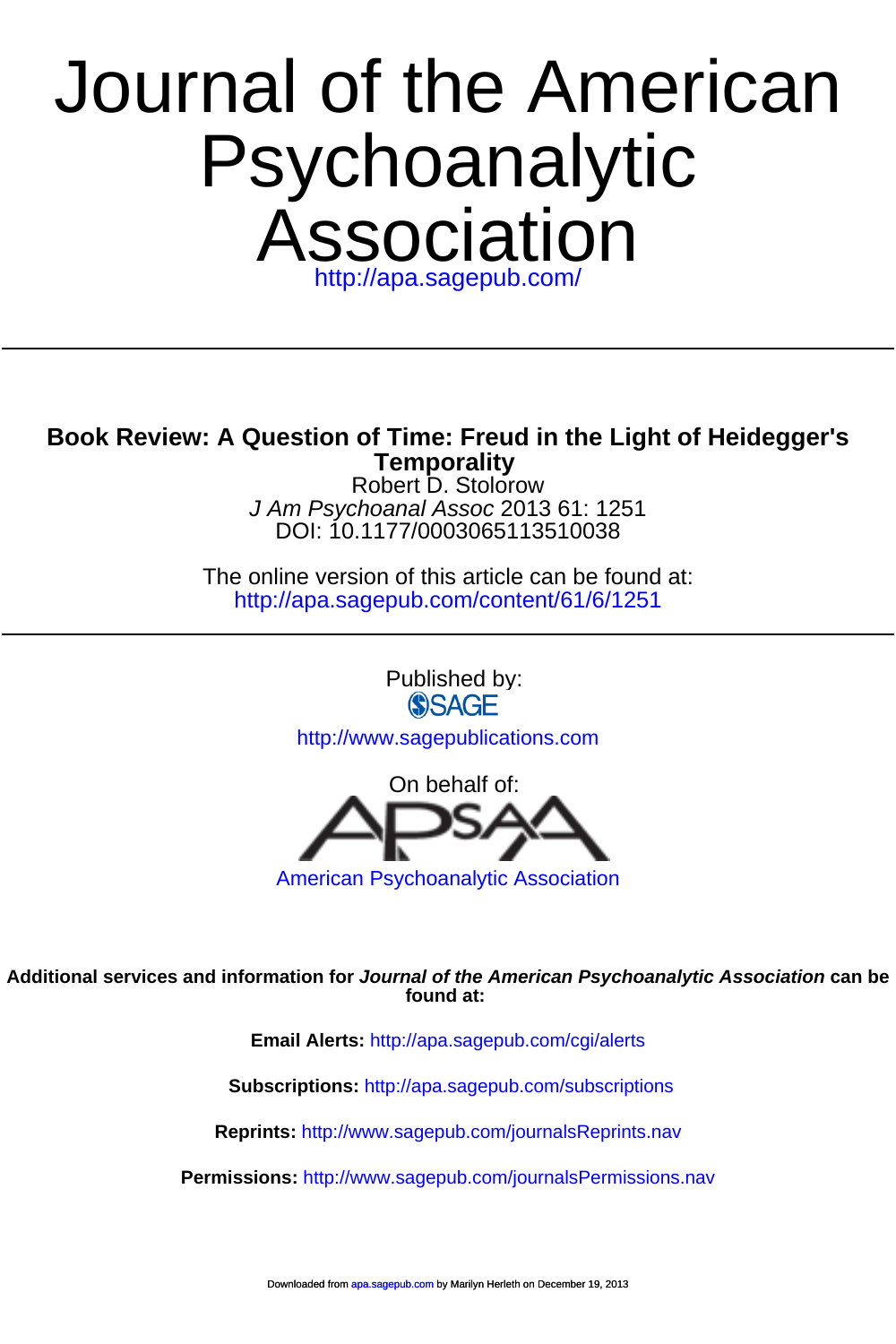## **REFERENCES**

- FEDER, S. (1992). *Charles Ives: "My Father's Song."* New Haven: Yale University Press.
- OSTWALD, P., & ZEGANS, L., EDS. (1993). *The Pleasures and Perils of Genius: Mostly Mozart.* Madison, CT: International Universities Press.
- STEINBERG, M. (1984). Liner notes, Mozart Piano Sonatas, Alfred Brendel (CD). London: Philips, p. 2.

*Aaron H. Esman 115 East 86th Street New York, NY 10028 E-mail: ahesman@earthlink.net*



A QUESTION OF TIME: FREUD IN THE LIGHT OF HEIDEGGER'S TEMPO-RALITY. By *Joel Pearl*. Amsterdam: Rodopi, 2013, x + 226 pp., \$70.00.

DOI: 10.1177/0003065113510038

Joel Pearl teaches philosophy at the Academic College of Communication, Rishon LeZion, Israel; he is also a psychoanalytic psychotherapist and has been a candidate member at the Tel-Aviv Institute for Contemporary Psychoanalysis. His research and publications, of which the volume under review is a prime example, have focused on phenomenology, psychoanalysis, and their intersection. *A Question of Time: Freud in the Light of Heidegger's Temporality* is a magnificent piece of interdisciplinary scholarship, one that warmed my own post-Cartesian psychoanalytic heart.

Like Binswanger (1946) and Boss (1963) before him, Pearl proceeds from the "top down"—that is, he begins with the philosophical presuppositions implicit in Freudian theory and with the fundamental existential structures delineated by Heidegger, and then goes on to show how the latter can (and should) transform psychoanalysis. Such an approach contrasts with one, such as my own (Stolorow 2011), that proceeds from the "bottom up"—that begins with clinical phenomena and an effort to rethink the psychoanalytic process phenomenologically and then finds philosophical support for this endeavor in Heidegger's existential analytic.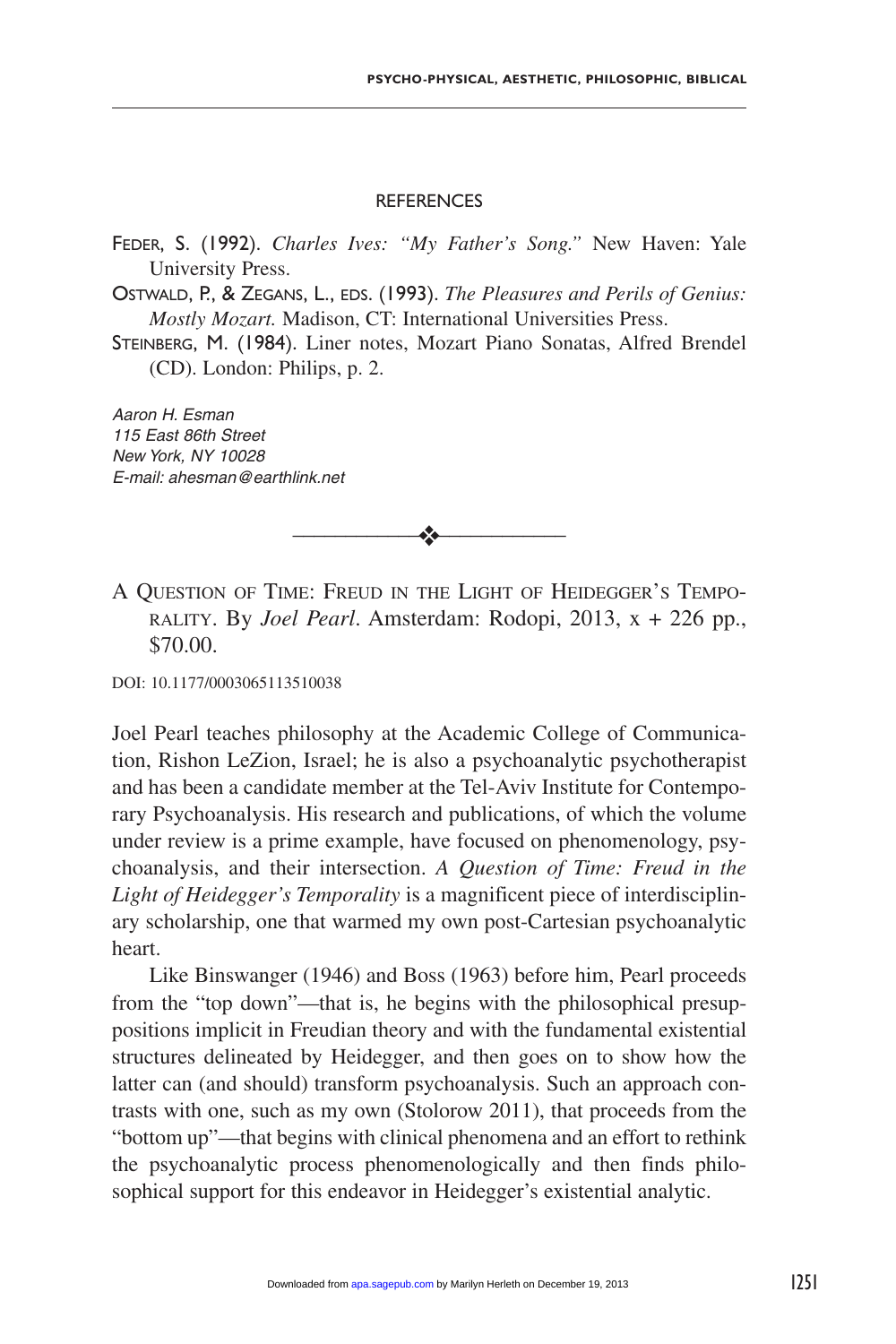The aim of Pearl's study is to rethink the fundamentals of Freudian theory in light of Heidegger's conception of the essential temporality of human existence. In Part 1 of the book, which is essentially a philosophical introduction, Pearl presents an overview of the contrasting visions of the human subject offered by Descartes and Kant, on one hand, and Heidegger, on the other. In Part 2 he shows how the Freudian psyche incorporated uncritically the Cartesian and Kantian conception of time. Finally, in Part 3, he offers his view of a psychoanalytic theory transformed and enriched by Heidegger's conception of temporality. I take up each part in turn.

*Part 1.* Pearl's philosophical overview is reader-friendly and quite comprehensive. He explicates the Cartesian/Kantian subject as both isolated from its world (the infamous subject-object split) and standing outside of time. Drawing on Heidegger's magnum opus, *Being and Time*  (1927), supplemented by remarks from his less opaque 1927 lecture course *The Basic Problems of Phenomenology* (Heidegger 1975), Pearl outlines how Heidegger showed that the existing human being is inseparable from both its world and its lived experience of time.

Heidegger's aim in *Being and Time* was to elucidate the basic structures of the human kind of Being, which he called *existence*—a Heideggerian term of art referring to how we are intelligible to ourselves *as* human beings.

The first half of *Being and Time* (Division I) is devoted primarily to an elucidation of our "average everyday" way of existing and understanding ourselves. The second half (Division II) is devoted to authentic existing and its relation to our temporal constitution. Because he seeks to rethink Freudian psychoanalysis from the standpoint of Heidegger's conception of temporality, Pearl places much greater emphasis on the psychoanalytic relevance of Division II. I, in contrast, see Division I as also holding enormous importance in providing a philosophical foundation for psychoanalysis's movement toward more relational perspectives. Let me explain briefly.

As I am sure Pearl would agree, traditional Freudian theory is pervaded by the Cartesian "myth of the isolated mind" (Stolorow and Atwood 1992, p. 7), which bifurcated the experiential world into inner and outer regions, severed both mind from body and cognition from affect, reified and absolutized the resulting divisions, and pictured the mind as an objective entity that takes its place among other objects, a *thinking thing* that has an inside with [contents an](http://apa.sagepub.com/)d that looks out on an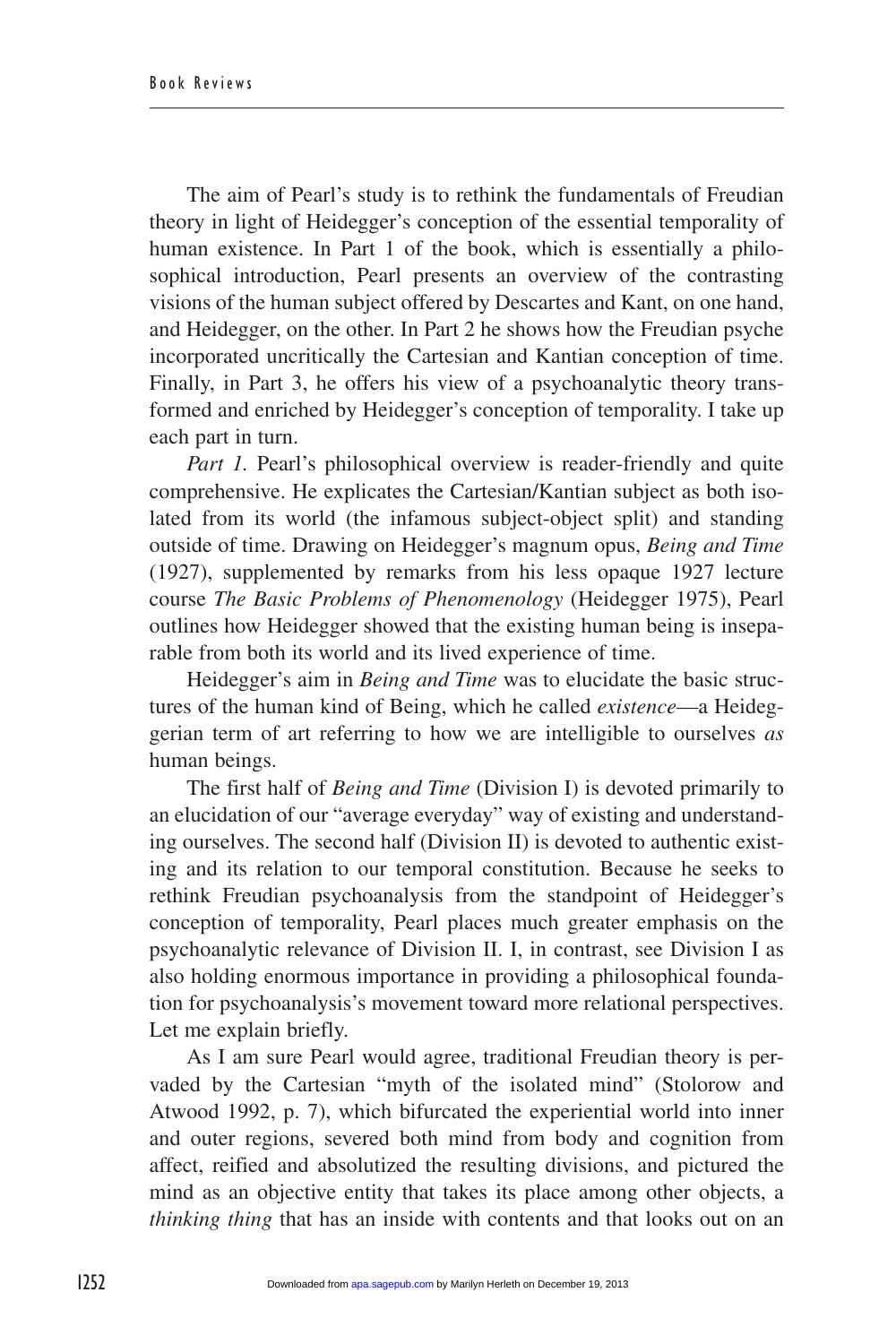external world from which it is essentially estranged. The Freudian psyche is fundamentally a Cartesian mind in that it is a container of contents (instinctual energies, wishes, representations, etc.), a thinking *thing* that, precisely because it is a thing, is ontologically decontextualized, fundamentally separated from its world. Heidegger, by contrast, sought to refind the unity of our Being, split asunder in the Cartesian bifurcations, by unveiling the basic structure of our average everyday existing as a rich contextual whole—Being-in-the-world—in which human Being is saturated with the world in which we dwell, just as the world we inhabit is drenched in human meanings and purposes. In Heidegger's vision, our Being and our world in their indissoluble unity primordially and constantly contextualize one another. Especially important for contemporary psychoanalysis is Heidegger's emphasis on the primacy of affectivity in disclosing our context-embeddeness. Heidegger's ontological contextualism, as explicated in Division I of *Being and Time,* provides a solid philosophical grounding for a psychoanalytic phenomenological contextualism (see Stolorow 2011).

*Part 2*. I found Part 2, in which Pearl unveils what he calls the *temporal lacuna* in Freud's methodology and theorizing, to be particularly illuminating. According to Pearl's fascinating historical account, this lacuna derived from Freud's studies with the proto-phenomenologist Franz Brentano over the course of a three-year period and Freud's subsequent wholesale incorporation of Brentano's metaphysical conception of time into psychoanalytic method and theory, where it remained unchanged. This conception, which actually harks back to Aristotle's metaphysics and was carried forth by both Descartes and Kant, pictures time as an infinite succession of "nows" unfolding in linear fashion. (Interestingly, another of Brentano's students, the phenomenologist Edmund Husserl, developed an alternative to Brentano's linear time, which was later further radicalized by Husserl's student, Martin Heidegger.) In addition to being characteristic of average everydayness, linear time is the conception of time that underlies scientific method, because it locates the succession of nows in the external world where they can be counted and calculated and the intervals between them measured by a subject who stands outside the time being objectified and studied. Thus, his adoption of linear time was consistent with Freud's wish for his psychoanalysis to attain the status of a natural or objective science.

Pearl demonstrates that the linear conception of time adopted by Freud conceals the temporal fabric of huma[n existence](http://apa.sagepub.com/) itself, as it shows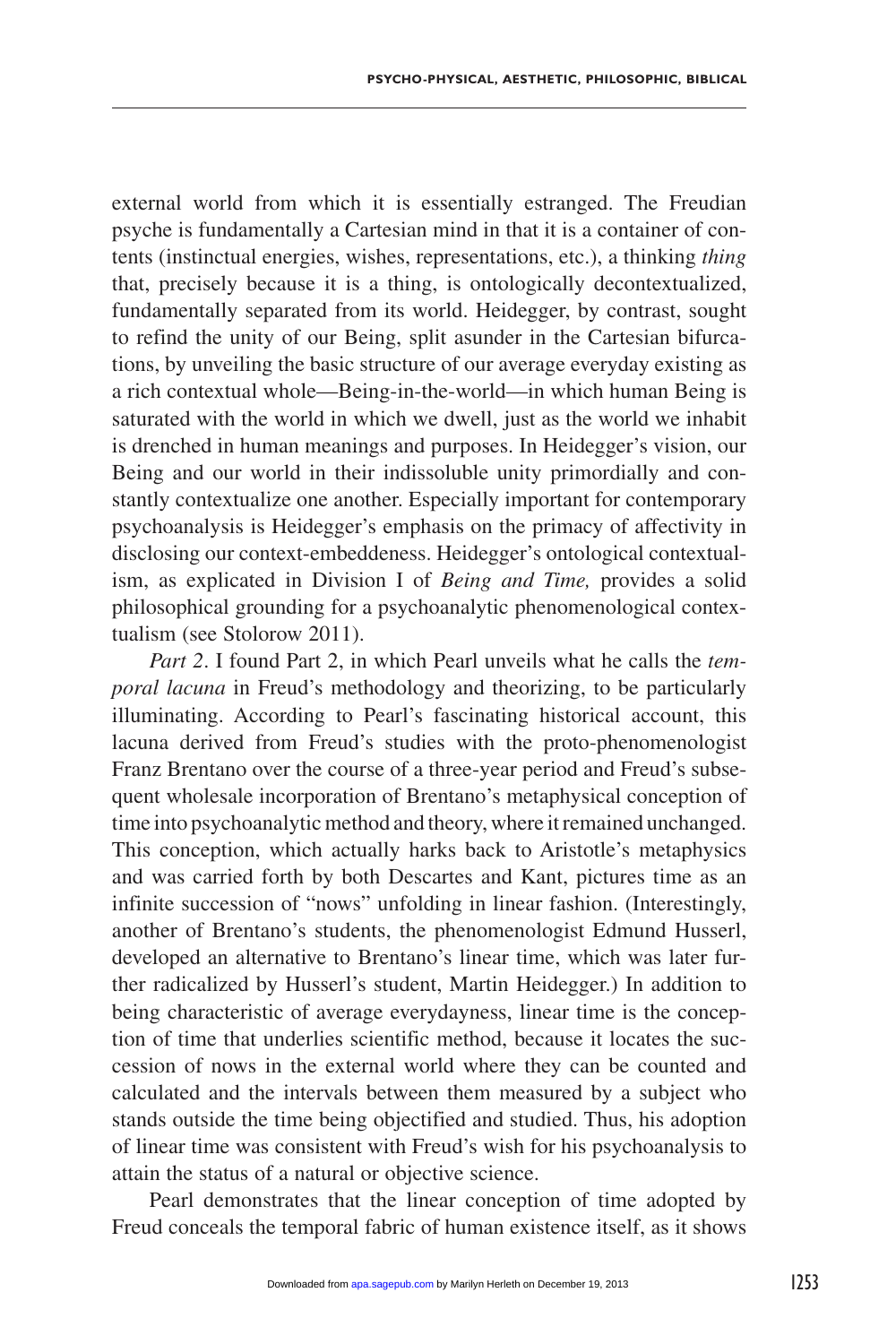up in the patient-analyst encounter. In some beautiful psychoanalytichistorical scholarship, Pearl exposes this concealment of temporality in Freud's interpretive method, first in the famous case of Dora, and then in four of Freud's major works spanning the period from 1905 to 1937. Within the framework of time conceived as a linear succession of present moments—what Heidegger called a *metaphysics of presence*—transference, for example, could be interpreted only as a temporal disruption and the unconscious as a container of experiences derailed from the timeline by repression, and these and other clinical phenomena could not be grasped as manifestations of our temporal constitution itself. For anyone interested in the making of psychoanalysis's "philosophical unconscious" conscious, the scholarship in Part 2 alone makes *A Question of Time* a very worthwhile read.

*Part 3.* The third part of the book, "Psycho-Ontology," is the most ambitious one. Here Pearl seeks to reformulate key concepts in psychoanalysis as manifestations of the temporality at the heart of our existence, rather than being derived from objectively assessable processes positioned along a linear timeline. It is here that Pearl draws heavily on Division II of *Being and Time,* wherein Heidegger developed his claim that human existence in all its modes is intelligible or makes sense only on the basis of its temporal constitution. Heidegger, in essence, argued that the whole structure of human existence had to be brought into view—namely, that it could be authentically intelligible only in terms of its *stretching along* between birth and the possibility of death. In contrast to the linear notion of time, the temporality revealed in this stretching along is a unity of past, present, and future, with each dimension always transcending itself and pointing toward the other two. However, since for Heidegger authenticity entailed an owning-up to the ever present possibility of death, leaning into future possibilities attained particular prominence in his account of our temporal constitution.

Drawing on the work of Loewald (1980), who studied with Heidegger, Pearl argues, much too complexly to be captured in this review, that Freud's structural theory is undergirded by the temporal relations among past, present, and future, with the future taking precedence as in Heidegger. More interesting to me is the way Pearl, returning to the case of Dora, applies the unitary structure of our temporality to an interpretation of clinical phenomena, such as transference and repression. Rather than being seen as a disturbance in the normal (i.e., linear) structure of the mind, as Freud would have it, tran[sference is](http://apa.sagepub.com/) grasped as a return of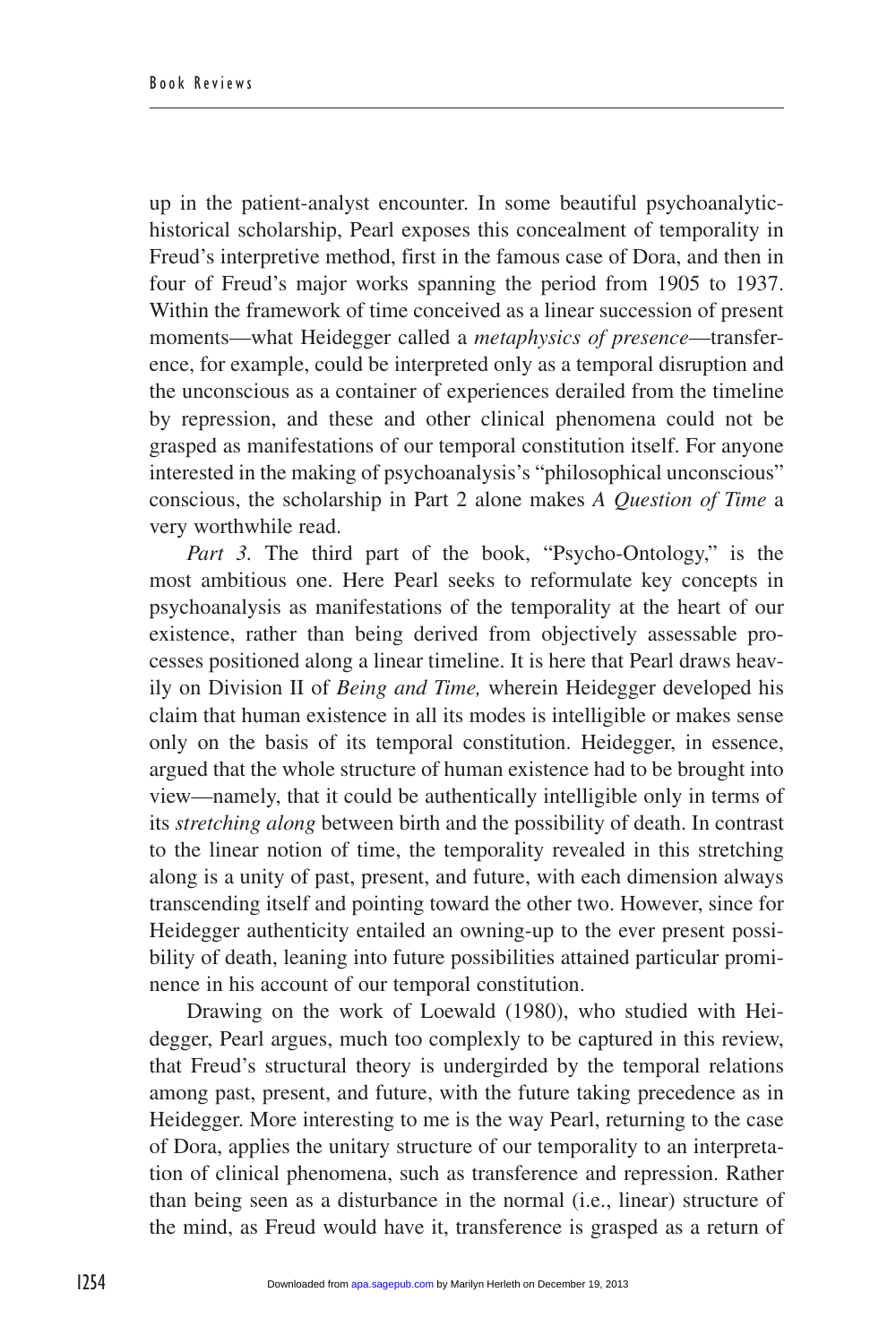the past into the present pointing to the future, a manifestation of the temporal motion inherent to human existence itself. Similarly, repression, in barring access to aspects of the past, also closes off aspects of the present and future that depend on that past, thereby fracturing temporality's unitary structure.

The vision of the psychoanalytic encounter that emerges from Pearl's rethinking of Freud in the light of Heidegger's temporality is a distinctively intersubjective one, in which the analyst dwells in the temporal world of the patient, and the patient inhabits the temporal world of the analyst. I found myself wishing that Pearl had shown us how he is guided by this vision in his own psychoanalytic work, rather than just applying it to a reconceptualization of one of Freud's cases. In my own bottom-up approach, I began with the experience of emotional trauma (my own, actually) and worked my way up to Heidegger's existential analytic (Stolorow 2011). I found that trauma devastatingly disrupts the average everyday linear conception of time and exposes the unitary structure of our temporal existence, even as it fractures it. Experiences of emotional trauma become freeze-framed into an eternal present in which one remains forever trapped, or to which one is condemned to be perpetually returned through the retraumatizations supplied by life's slings and arrows. In the region of trauma all duration or stretching along collapses, past becomes present, and future loses all meaning other than endless repetition. Traumatic temporality is a variant of authentic temporality, disclosed in our traumatizing confrontations with human finitude.<sup>1</sup>

I am grateful to have encountered Pearl's highly illuminating topdown explication of what Heidegger's conception of temporality has to offer Freudian psychoanalysis. His interdisciplinary synthesis and my own seem to complement each other nicely.

## **REFERENCES**

BINSWANGER, L. (1946). The existential analysis school of thought. In *Existence: A New Dimension in Psychiatry and Psychology,* ed. R. May, E. Angel, & H. Ellenberger. New York: Basic Books, 1958, pp. 191–213.

HEIDEGGER, M. (1927). *Being and Time,* transl. J. Macquarrie & E. Robinson. New York: Harper & Row, 1962.

<sup>1</sup> Interestingly, Heidegger (1975) interprets th[e idea of an i](http://apa.sagepub.com/)nfinite succession of nows as an inauthentic temporality that "forgets its own essential finitude" (p. 273).

BOSS, M. (1963). *Psychoanalysis and Daseinanalysis*, transl. L. Lefebre. New York: Basic Books.